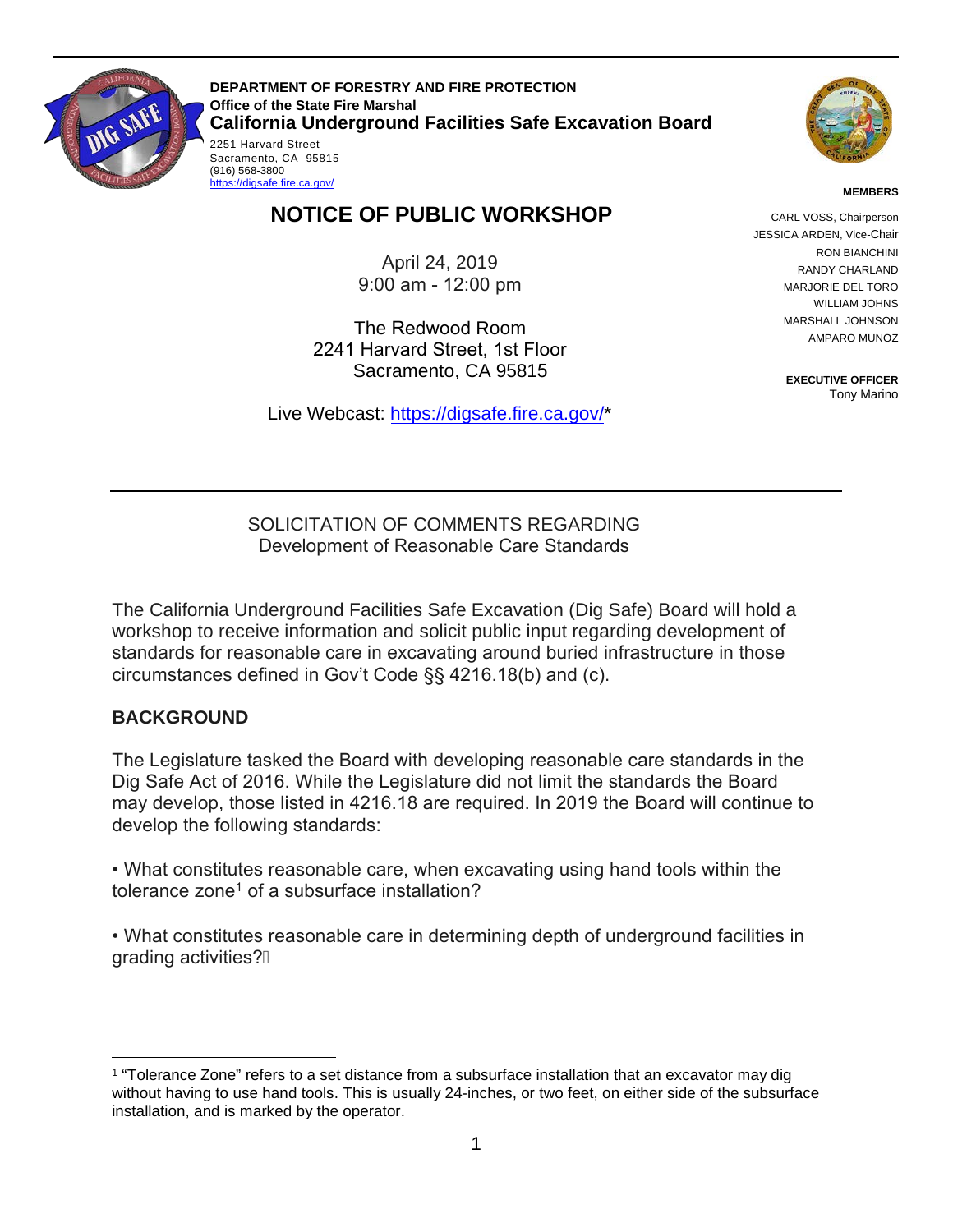## *§ 4216.18(b)*

*(b) What constitutes reasonable care, as required by paragraph (1) of subdivision (a) of Section 4216.4, in using hand tools around subsurface installations within the tolerance zone, considering the need to balance worker safety in trenches with the protection of subsurface installations. As part of determining reasonable care, the board shall consider the appropriate additional excavating depth an excavator should make if either of the following occur:*

*(1) The subsurface installation is delineated within the tolerance zone but it is not in conflict with the excavation.*

 *(2) The location of a subsurface installation is determined, but additional subsurface installations may exist immediately below the located subsurface installation.*

#### *§ 4216.18(c)*

 *(c) What constitutes reasonable care, as required by paragraph (1) of subdivision (a) of Section 4216.4, in grading activities on road shoulders and dirt roads which may include standards for potholing.*

## **ISSUES FOR DISCUSSION AT WORKSHOP**

 The Dig Safe Board is interested in hearing from facility operators, excavators, and other stakeholders on their experiences and views regarding standards related to reasonable care. Specifically, the Board seeks input on care taken when excavating with hand tools in the tolerance zone of subsurface installations and when determining depth of underground facilities in relation to road grading.

## **PROCEDURAL MATTERS**

The California Underground Facilities Safe Excavation Board (Dig Safe Board) will hold a workshop in the Redwood Room at 2241 Harvard Street on the 1st Floor, Sacramento, CA 95815 on Wednesday April 24<sup>th</sup>, 2019, to discuss the development of reasonable care standards. While a quorum of Board members may attend, no official Dig Safe Board action will be taken at this event. The workshop is an opportunity for interested persons to provide input to the Dig Safe Board relative to the issues for discussion at the workshop.